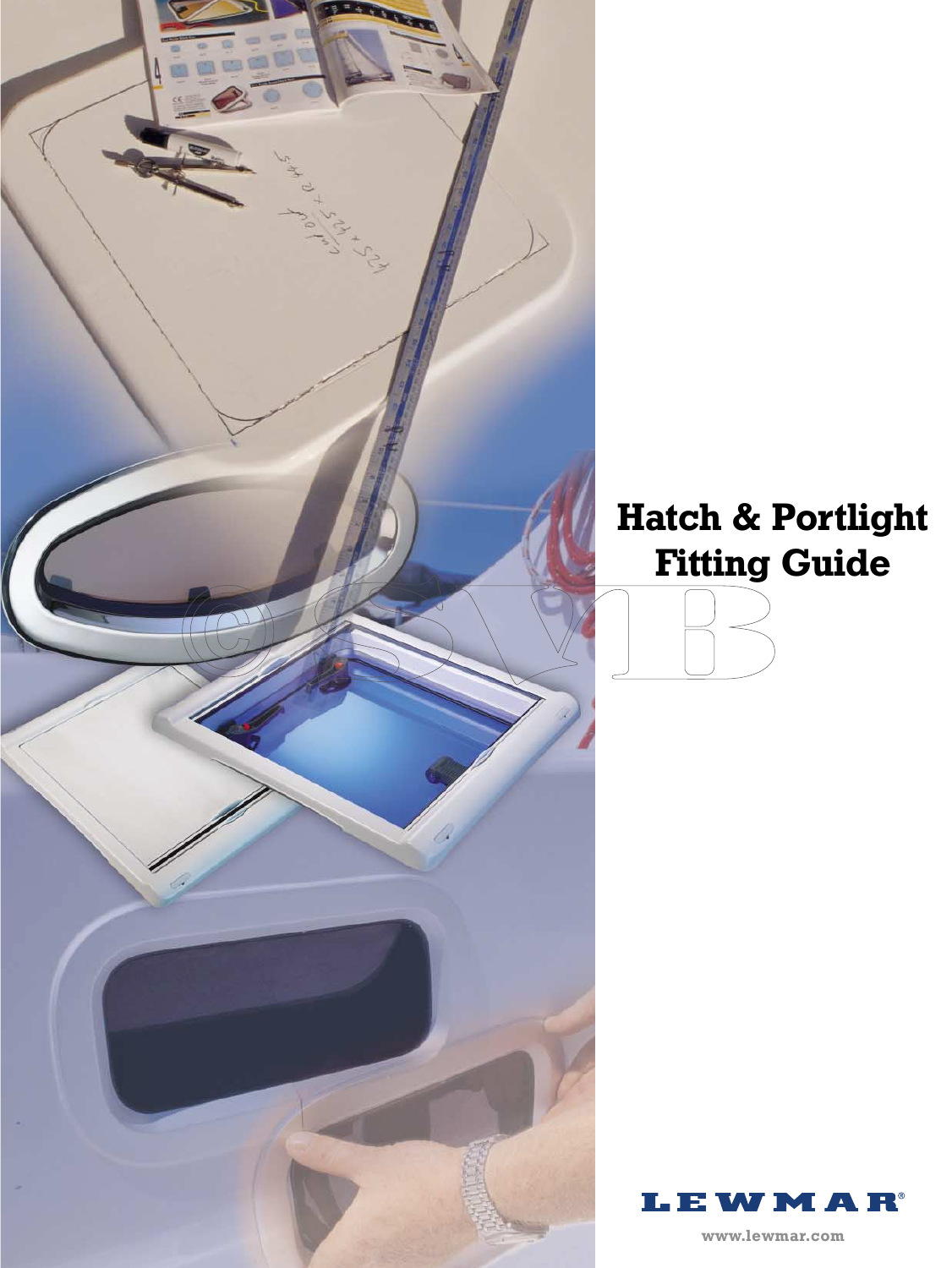

ABS plastic and aluminium trimkits are available, making the interior installation easy and stylish. The kit comes complete with fly screen.



**ABS Plastic Trimkit**



**Roller Shade/Screen**

Fitting a new or replacement hatch or portlight can be a simple and rewarding procedure. By following these clear instructions you will be able to complete the job easily. But remember the most important part of fitting a new hatch or portlight is forward planning.

Before you order your hatch or portlight, you need to make some straightforward measurements. When replacing an old hatch or portlight, carefully measure the old hatch and aperture. You then have the information to hand when selecting your replacement hatch/portlight.

When you are replacing an older Lewmar hatch or portlight and you would like to find a direct replacement, please note that although the Lewmar standard cut out sizes have remained constant, the corner radius may have changed on certain models. If you cannot match up a new hatch or portlight with the existing range of cut outs, the only solution may be to build an intermediate frame from timber.

If you are selecting a location for a new hatch or portlight you must make sure the surface is flat with a maximum tolerance of  $+/- 1$ mm. You should also consider that if you are fitting a new hatch or portlight, <del>cut</del>ting a hole in your boat might compromise the structural integrity of the boat. Hatches and portlights should not be considered as stiffening members and it is recommended that the deck be adequately stiffened to prevent distortion during heavy weather. If you have any doubts about the location you are going to place the hatch or portlight, you should consult a yacht designer or surveyor.

This guide will help you choose a particular hatch or portlight, however you will have to take time and read the hatch and portlight location guidelines in this booklet, as CE regulations stipulate where certain products may be fitted.

With this simple well illustrated guide, choosing your hatch or portlight is easy. Don't forget that the most important part of the task is not fitting the hatch, but planning the job well and having the correct tools to hand.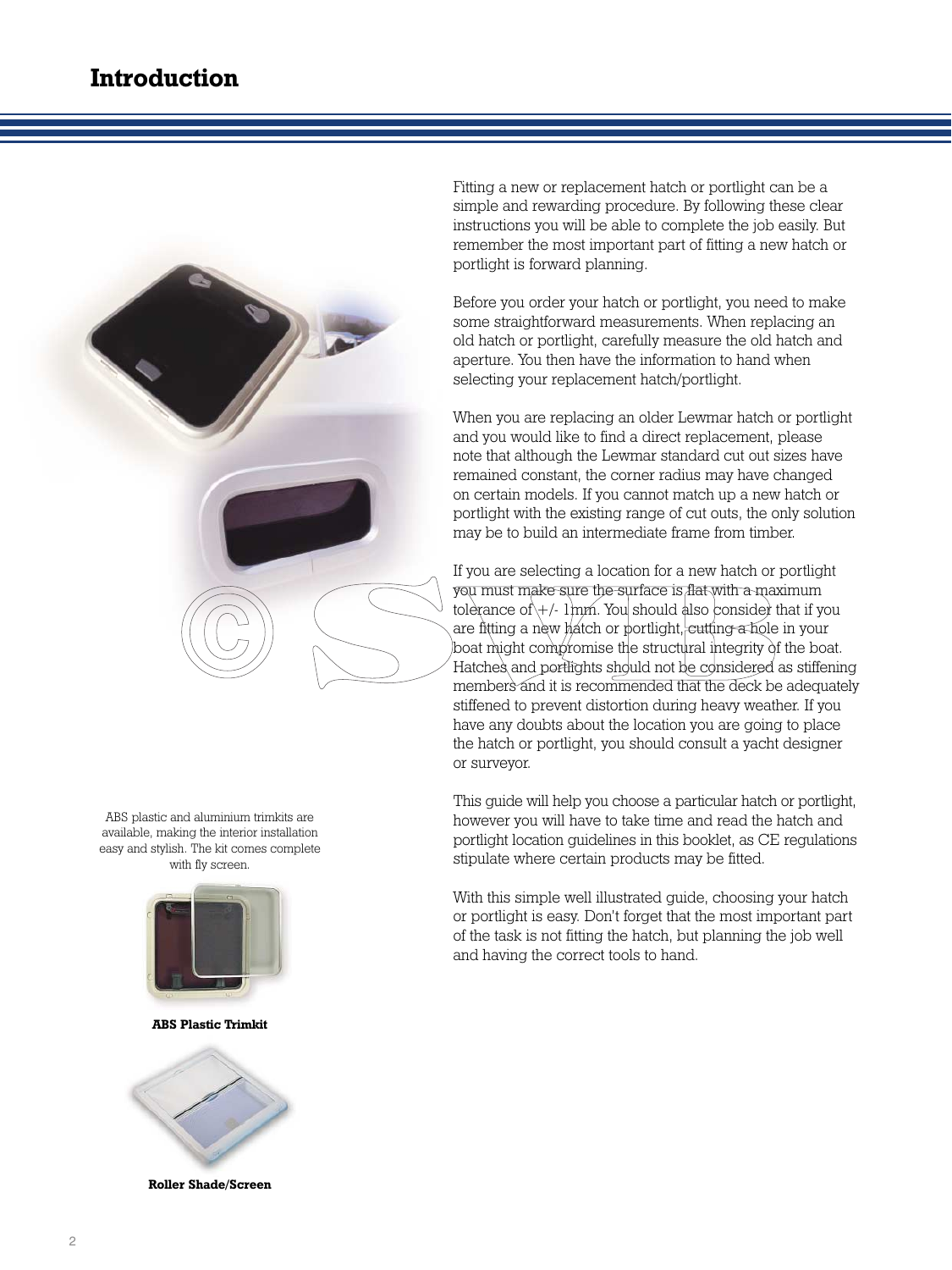To replace any of your craft's existing hatches or undertake a retrofit installation, Lewmar offers a comprehensive range of sizes. Available in Low Profile, Medium Profile and Ocean ranges.

# **Low Profile Hatch**

#### **Figure 1**

The Low Profile hatches have soft styling and sleek looks. They are ideal for use on power craft. The smaller ventilation hatches are suitable for any deck location on sail boats and the larger hatches can be used as foredeck hatches on small to mid size yachts. The hatch also features Lewmar's unique sealing system allowing easy acrylic replacement.

# **Medium Profile Hatch**

#### **Figure 2**

The Medium Profile hatch has identical styling to the Low Profile hatch while providing greater strength as a result of thicker acrylic and deeper frame sections. This product is ideal on the foredeck of larger offshore yachts. The hatch also features Lewmar's unique sealing system allowing easy acrylic replacement.



#### **Figure 3**

The Ocean hatch has a classical styling and rugged construction for ultimate protection against the elements. Lewmar's Ocean hatches are fitted to thousands of boats throughout the world.

# **Roller Shade/Screen**

#### **Figure 4 to 7**

The new Roller Shade/Screen is a tough multi-functional hatch accessory which features an integral blind and flyscreen. The new Roller Shade/Screen allows trickle ventilation, and has an easy to install trim system for all types of sailing and motor yachts fitted with standard Lewmar hatches.



Figure 1

Figure 2

Figure 3

Figure 4









Hatches with this icon feature Lewmar's unique sealing system which allows easy replacement of the acrylic lens by simply sliding the two halves of the frame apart.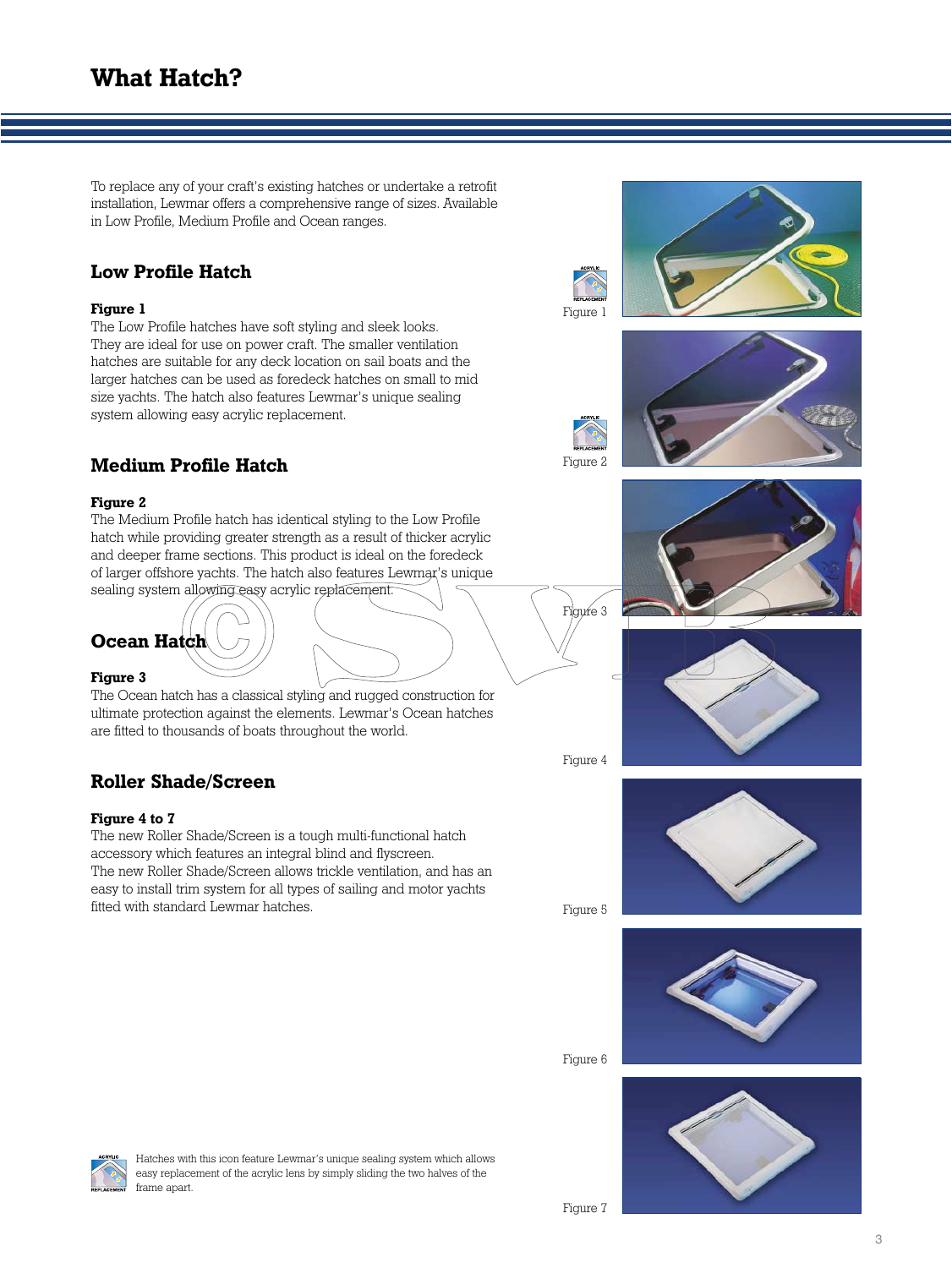# **Standard Portlight**

#### **Figure 8**

The Standard Portlight is ideal for the cruising boat and is competitively priced. The range is stylish, easy to use and simple to install. It is an ideal replacement for the older standard portlights.

# **Atlantic Portlight**

#### **Figure 9**

Atlantic Portlights are well styled with clean lines and clear vision through the window. The acrylic window has an aluminium frame making the hatch very reliable, qualifying for CE area 1 (in hull) between size 10 and 32.



Figure 10

Figure 8

# **Stainless Portlight**

#### **Figure 10**

The Stainless Portlight features a highly polished stainless outer frame with a mirror finish quality. The handles and hinge systems are from the Standard Portlight and leave the lens free from obstructions

for a cleaner look.

All portlights and fixed lights come complete with fixings and flyscreens except size 4 left & right hand Standard Portlights. Flyscreens are not available on these models.



Please refer to inside rear cover.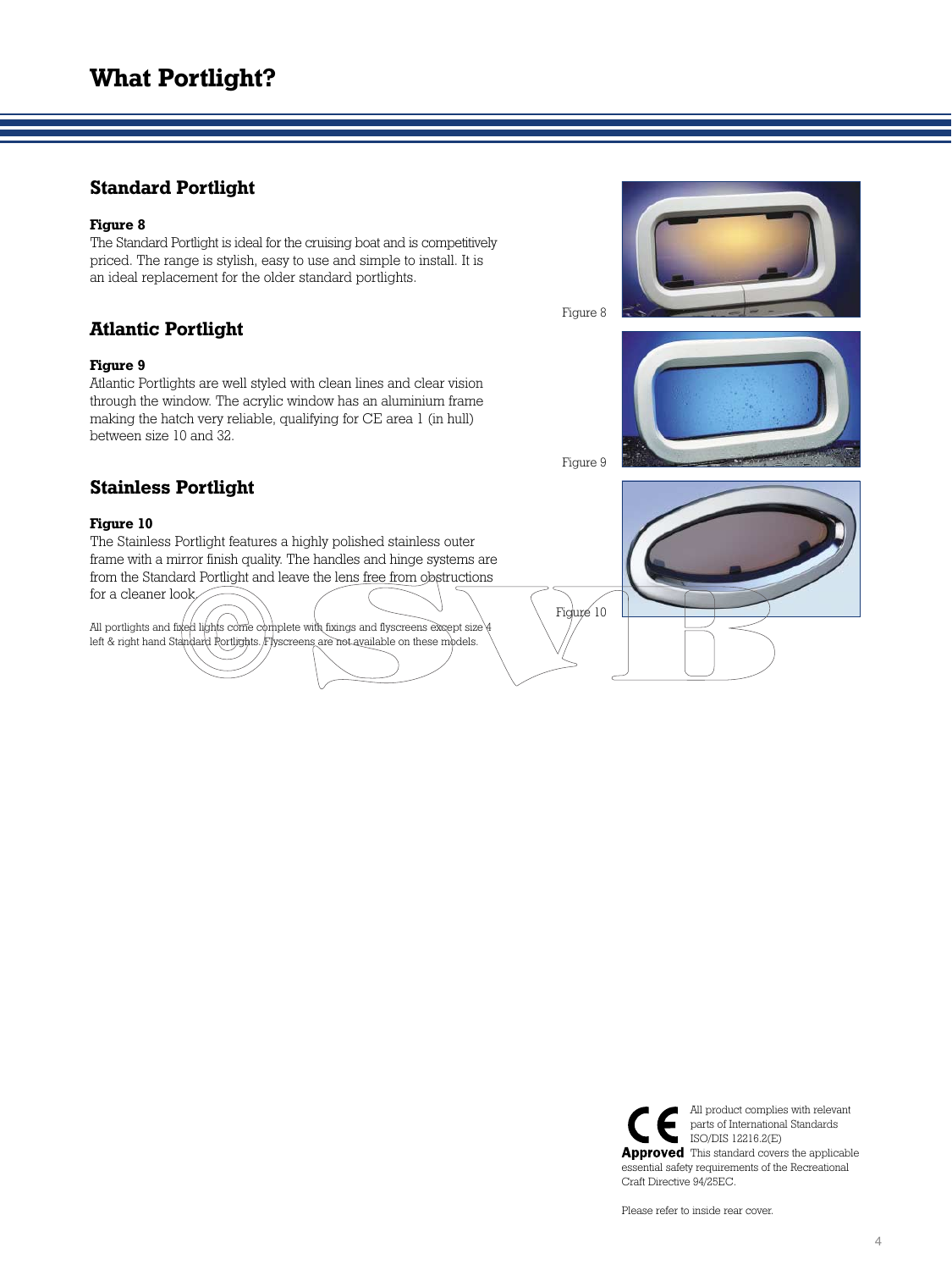# **Hatch & Portlight Specifications & Dimensions**

|                          | Overall Size |                          |      |     |                          |     |                                                                         |    |             | <b>Cut-Out Size Dimensions</b><br>change if Trimkits are used |                    |     |                         |     |                           |    |                        |
|--------------------------|--------------|--------------------------|------|-----|--------------------------|-----|-------------------------------------------------------------------------|----|-------------|---------------------------------------------------------------|--------------------|-----|-------------------------|-----|---------------------------|----|------------------------|
| Part No                  | Size         | Lower<br>Frame<br>Flange |      |     | $(\mathbf{X})$<br>Length |     | Y<br>Width                                                              |    | z<br>Height |                                                               | G<br>Radii         |     | Œ<br>Cut-Out<br>Length  |     | YÐ<br>Cut-Out<br>Width    |    | ŒD<br>Cut-Out<br>Radii |
|                          |              | mm                       | in   | mm  | in                       | mm  | in                                                                      | mm | in          | mm                                                            | in                 | mm  | in                      | mm  | in                        | mm | in                     |
| <b>Low Profile Hatch</b> |              |                          |      |     |                          |     |                                                                         |    |             |                                                               |                    |     |                         |     |                           |    |                        |
| 39900030                 | 00           | 15                       | 9/16 | 281 | 111/16                   | 281 | 111/16                                                                  | 25 | 1           |                                                               | $77.5$ 3 $1/_{16}$ | 211 | 85/16                   | 211 | 85/16                     |    | 42.5 1 11/16           |
| 39903030                 | 03           | 15                       | 9/16 |     | 246 9 11/16              | 301 | $11 \frac{7}{8}$                                                        | 25 | 1           |                                                               | $77.5$ 3 $1/_{16}$ | 176 | 615/16                  | 231 | $9 \frac{1}{8}$           |    | 42.5 1 11/16           |
| 39910030                 | 10           | 15                       | 9/16 | 330 | 12                       | 330 | 12                                                                      | 25 | 1           |                                                               | $77.5$ 3 $1/_{16}$ | 260 | $10 \frac{1}{4}$        | 260 | $10^{1/4}$                |    | 42.5 1 11/16           |
| 39920030                 | 20           | 15                       | 9/16 |     | 272 10 11/16             |     | 417 16 $\frac{7}{16}$                                                   | 25 | 1           |                                                               | $77.5$ 3 $1/_{16}$ |     | $202$ 7 $15/16$         |     | 347 13 11/16              |    | 42.5 1 11/16           |
| 39930030                 | 30           | 15                       | 9/16 | 397 | $15\frac{5}{8}$          | 527 | $20\frac{3}{4}$                                                         | 25 | 1           |                                                               | 77.5 3 $1/16$      | 327 | $12\frac{7}{8}$         | 457 | 18                        |    | 42.5 1 11/16           |
| 39940030                 | 40           | 15                       | 9/16 | 491 | $19\frac{5}{16}$         |     | 491 19 $\frac{5}{16}$                                                   | 25 | 1           |                                                               | $77.5$ 3 $1/_{16}$ | 421 | $16\frac{9}{16}$        |     | 421 16 $9/16$             |    | 42.5 1 11/16           |
| 39941030*                | 41           | 15                       | 9/16 |     | 246 9 11/16              |     | 491 19 $\frac{5}{16}$                                                   | 25 | 1           |                                                               | $77.5$ 3 $1/_{16}$ | 176 | 615/16                  |     | 421 16 %                  |    | $42.5$ 1 $11/16$       |
| 39944030                 | 44           | 15                       | 9/16 |     | 512 20 $3/16$            |     | 512 20 $3/16$                                                           | 25 | 1           |                                                               | $77.5$ 3 $1/_{16}$ | 442 | $17 \frac{3}{8}$        |     | 442 $17\frac{3}{8}$       |    | 42.5 1 11/16           |
| 39950030                 | 50           | 15                       | 9/16 |     | 447 17 5/8               |     | 577 22 11/16                                                            | 25 | 1           |                                                               | $77.5$ 3 $1/_{16}$ |     | 377 14 13/16            |     | 507 19 15/16 42.5 1 11/16 |    |                        |
| 39954030                 | 54           | 15                       | 9/16 |     | 462 18 3/16              |     | 577 22 11/16                                                            | 25 | 1           |                                                               | $77.5$ 3 $1/_{16}$ |     | $392$ 15 $\frac{7}{16}$ |     | 507 19 15/16 42.5 1 11/16 |    |                        |
| 39960030                 | 60           | 15                       | 9/16 |     | 577 22 11/16             |     | 577 22 11/16                                                            | 25 | 1           |                                                               | $77.5$ 3 $1/_{16}$ |     | 507 19 15/16            |     | 507 19 15/16              |    | 42.5 1 11/16           |
| 39965030*                | 65           | 15                       | 9/16 |     | 560 22 $1/16$            |     | 675+ 26 $9/16$ <sup>t</sup><br>560 <sup>++</sup> 22 $1/16$ <sup>+</sup> | 25 | 1           | 77.5                                                          | $3 \frac{1}{16}$   |     | See Drawing Above       |     |                           |    | 42.5 1 11/16           |

• Hatches should be fitted to a flat surface with a maximum tolerance of  $\pm$  1mm. • Fastening size at the hinge section use M6 (1/4") bolts. • Fastening size for lower frame section use 5mm CSK screw No. 10 UNC 2BA. • Backing plate part number 360061909 (M6) or 360062909 (1/4''). \*Part No's marked with a \* are made to order. † Maximum Width. †† Minimum Width.  $\Rightarrow$ 

| Medium Profile Hatch |                 |    |                 |     |                     |     |                       |              |                 |    |                  |     |                  |     |                                                                        |                |                  |  |
|----------------------|-----------------|----|-----------------|-----|---------------------|-----|-----------------------|--------------|-----------------|----|------------------|-----|------------------|-----|------------------------------------------------------------------------|----------------|------------------|--|
| 39930020             | 30 <sup>1</sup> | 15 | $-\frac{9}{16}$ | 397 | $15\frac{5}{8}$ 527 |     | $20\frac{3}{4}$       | 32           | 1/4             | 87 | $3 \frac{1}{16}$ | 327 | $12\frac{7}{8}$  | 457 | 18                                                                     | $ 42.5\rangle$ | 11/16            |  |
| 39940020             | 40              | 15 | 9/16            | 492 | $19\%$              | 492 | $9\frac{3}{8}$        | 32           | 1/4             | 78 | $3 \frac{1}{16}$ | 421 | $16\frac{9}{16}$ | 421 | $16\frac{9}{16}$                                                       | 42.5           | 111/16           |  |
| 39944020             | 44              | 15 | $-9/16$         |     | $513 \t20 \t3/s$    |     | $51320\frac{3}{16}$   | $32^{\circ}$ | $1 \frac{1}{4}$ | 78 | 31/16            | 442 |                  |     | $17 \frac{3}{8}$ $-442$ $17 \frac{3}{8}$                               | 42.5           | 111/16           |  |
| 39950020             | 50              | 15 | 9/16            | 448 | $17^{\frac{5}{8}}$  |     | 578 22 3/4            | 32           | $1 \frac{1}{4}$ | 78 | $3 \frac{1}{16}$ |     |                  |     | $377$ 14 $\frac{13}{16}$ 507 19 $\frac{15}{16}$ 42.5 1 $\frac{11}{16}$ |                |                  |  |
| 39954020             | 54              | 15 | 9/16            | 463 | $18 \frac{1}{4}$    |     | 578 22 3/4            | 32           | $1 \frac{1}{4}$ | 78 | $3 \frac{1}{16}$ |     |                  |     | 392 15 7/16 507 19 15/16 42.5 1 11/16                                  |                |                  |  |
| 39960020             | 60              | 15 | 9/16            | 578 | $22\frac{3}{4}$     |     | 578 22 3/4            | 32           | $1 \frac{1}{4}$ | 78 | $3 \frac{1}{16}$ |     |                  |     | 507 19 15/16 507 19 15/16 42.5 1 11/16                                 |                |                  |  |
| 39970020             | 70              | 15 | 9/16            | 698 | $27 \frac{1}{2}$    | 698 | $27 \frac{1}{2}$      | 32           | $1 \frac{1}{4}$ | 78 | $3 \frac{1}{16}$ |     |                  |     | 627 24 $\frac{11}{16}$ 627 24 $\frac{11}{16}$ 42.5 1 $\frac{11}{16}$   |                |                  |  |
| 39977020*            | 77              | 15 | 9/16            | 770 | $30\frac{5}{16}$    |     | 770 30 $\frac{5}{16}$ | 32           | $1 \frac{1}{4}$ | 78 | $3 \frac{1}{16}$ | 699 | $27 \frac{1}{2}$ |     | 699 27 $1/2$                                                           |                | $42.5$ 1 $11/16$ |  |

#### **Ocean Hatch**

| 39600050* | $\Omega$ | <b>Flat Base</b>   | 275 1013/16            | $275$ 10 <sup>13</sup> / <sub>16</sub> 39.5 | 19/16         | 211/16<br>69      | 201 | 715/16          | 201 | 715/16          | 34   | 15/16  |     |            |     |            |      |        |
|-----------|----------|--------------------|------------------------|---------------------------------------------|---------------|-------------------|-----|-----------------|-----|-----------------|------|--------|-----|------------|-----|------------|------|--------|
| 39600070* |          | 25<br>1            |                        |                                             |               |                   | 206 | $8^{1/8}$       | 206 | $8^{1/8}$       | 36.5 | 17/16  |     |            |     |            |      |        |
| 39610050  | 10       | <b>Flat Base</b>   | $12^{3/4}$<br>324      | $12^{3/4}$<br>324                           | 39.5<br>19/16 | 75<br>$2^{15/16}$ | 255 | $10^{1/16}$     | 255 | $10^{1/16}$     | 40   | 19/16  |     |            |     |            |      |        |
| 39610070  |          | 25<br>1            |                        |                                             |               |                   |     |                 |     |                 |      |        | 260 | $10^{1/4}$ | 260 | $10^{1/4}$ | 42.5 | 111/16 |
| 39620050  | 20       | <b>Flat Base</b>   | 266<br>$10^{1/2}$      | $16^{3/16}$<br>411                          | 39.5<br>19/16 | 211/16<br>69      | 197 | 73/4            | 342 | $13^{7/16}$     | 34   | 15/16  |     |            |     |            |      |        |
| 39620070  |          | 25<br>1            |                        |                                             |               |                   | 202 | 715/16          | 347 | $13^{11}/_{16}$ | 36.5 | 17/16  |     |            |     |            |      |        |
| 39630050  | 30       | <b>Flat Base</b>   | 391<br>$15\frac{3}{8}$ | $20^{1/2}$<br>521                           | 39.5<br>19/16 | 215/16<br>75      | 322 | $12^{11/16}$    | 452 | $17^{13/16}$    | 40   | 19/16  |     |            |     |            |      |        |
| 39630070  |          | 25<br>$\mathbf{1}$ |                        |                                             |               |                   | 327 | $12\frac{7}{8}$ | 457 | 18              | 42.5 | 111/16 |     |            |     |            |      |        |
| 39640050  | 40       | <b>Flat Base</b>   | $19^{1/8}$<br>485      | $19^{1/8}$<br>485                           | 39.5<br>19/16 | $2^{15/16}$<br>75 | 416 | $16^{3}/_8$     | 416 | $16^{3}/_8$     | 40   | 19/16  |     |            |     |            |      |        |
| 39640070  |          | 25<br>1            |                        |                                             |               |                   | 421 | 169/16          | 421 | 169/16          | 42.5 | 111/16 |     |            |     |            |      |        |
| 39644050  | 44       | <b>Flat Base</b>   | $20^{1/16}$<br>509     | $20^{1/16}$<br>509                          | 43<br>111/16  | 3<br>76           | 437 | 173/16          | 437 | $17^{3/16}$     | 40   | 19/16  |     |            |     |            |      |        |
| 39644070  |          | 25<br>1            |                        |                                             |               |                   | 442 | $17^{3}/_8$     | 442 | $17^{3}/_8$     | 42.5 | 111/16 |     |            |     |            |      |        |
| 39650050  | 50       | <b>Flat Base</b>   | $17^{1/2}$<br>444      | $22^{5/8}$<br>574                           | 43<br>111/16  | 3<br>76           | 372 | 145/8           | 502 | $19^{3/4}$      | 40   | 19/16  |     |            |     |            |      |        |
| 39650070  |          | 25<br>1            |                        |                                             |               |                   | 377 | $14^{13/16}$    | 507 | $19^{15/16}$    | 42.5 | 111/16 |     |            |     |            |      |        |
| 39654050  | 54       | <b>Flat Base</b>   | $18^{1/16}$<br>459     | 574<br>$22^{5/8}$                           | 43<br>111/16  | 3<br>76           | 387 | $15^{1/4}$      | 502 | $19^{3}/4$      | 40   | 19/16  |     |            |     |            |      |        |
| 39654070  |          | 25<br>1            |                        |                                             |               |                   | 392 | $15\frac{7}{8}$ | 507 | $19^{15/16}$    | 42.5 | 111/16 |     |            |     |            |      |        |
| 39660050  | 60       | <b>Flat Base</b>   | $22^{5/8}$<br>574      | $22^{5/8}$<br>574                           | 43<br>111/16  | 3<br>76           | 502 | $19^{3/4}$      | 502 | $19^{3/4}$      | 40   | 19/16  |     |            |     |            |      |        |
| 39660070  |          | 25<br>$\mathbf{1}$ |                        |                                             |               |                   | 507 | $19^{15/16}$    | 507 | $19^{15}/_{16}$ | 42.5 | 111/16 |     |            |     |            |      |        |
| 39670050  | 70       | <b>Flat Base</b>   | 694 275/16             | 275/16<br>694                               | 43<br>111/16  | 3<br>76           | 622 | $24^{1/2}$      | 622 | $24^{1/2}$      | 40   | 19/16  |     |            |     |            |      |        |
| 39670070  |          | 25<br>$\mathbf{1}$ |                        |                                             |               |                   | 627 | $24^{11}/_{16}$ | 627 | $24^{11}/_{16}$ | 42.5 | 111/16 |     |            |     |            |      |        |
| 39677050  | 77       | <b>Flat Base</b>   | $30^{3/16}$<br>767     | $30^{3/16}$<br>767                          | 43<br>111/16  | 3<br>76           | 694 | $27^{5}/_{16}$  | 694 | $27^{5}/_{16}$  | 40   | 19/16  |     |            |     |            |      |        |
| 39677070  |          | 25<br>1            |                        |                                             |               |                   | 699 | $27^{1/2}$      | 699 | $27^{1/2}$      | 42.5 | 111/16 |     |            |     |            |      |        |

The specification charts below provide cut out dimensions for standard Medium & Low Profile Hatches and Portlights.

Hatch Dimensions



Using a Compass to Radius a Corner





Keeping compass<br>setting constant



After setting do not adjust

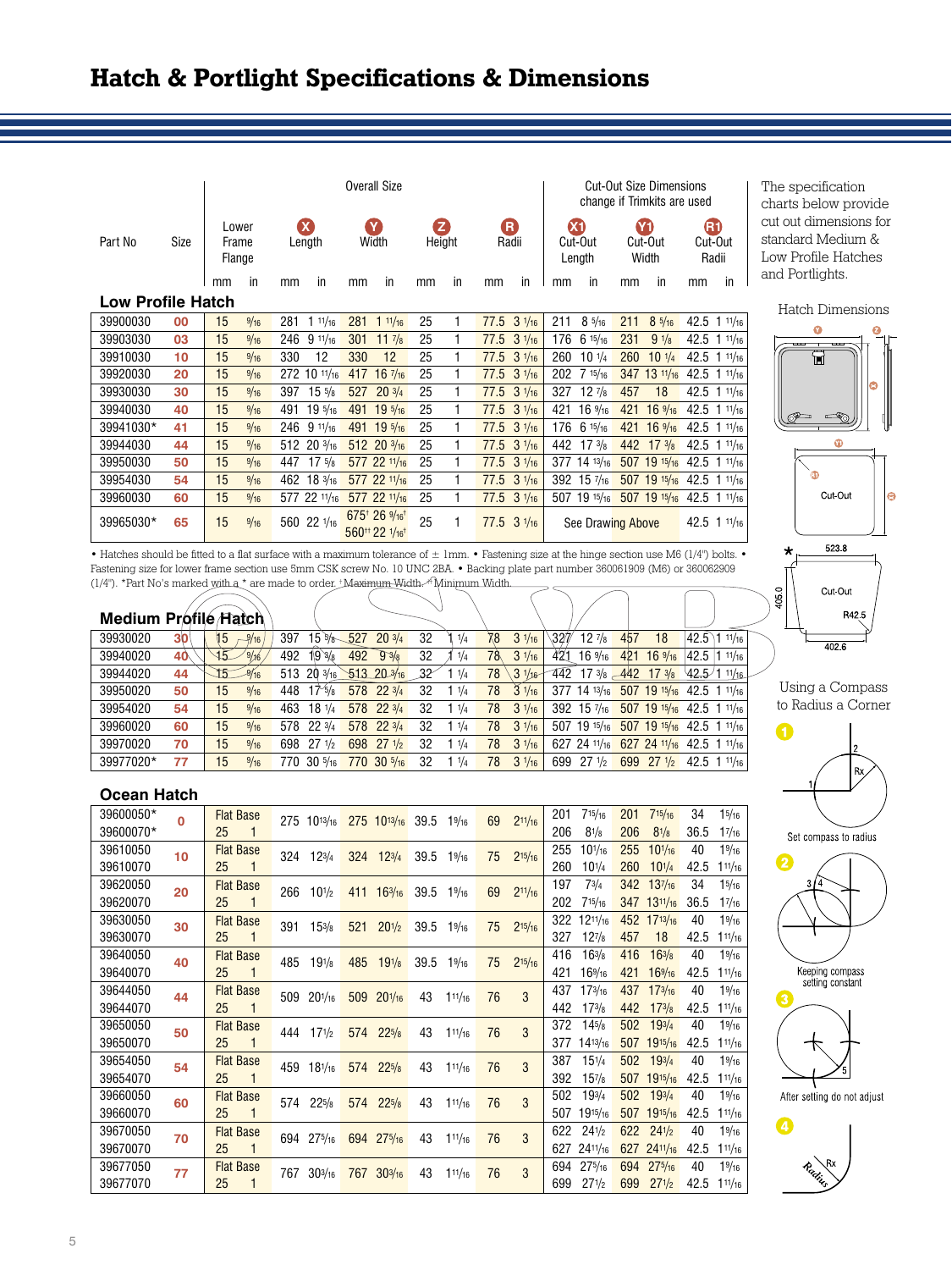|                            |                |                | <b>Overall Size</b> |                                |                  |                 |    |               | <b>Cut-Out Size Dimensions</b><br>change if Trimkits are used |                 |     |                  |     |                   |      |                                 |   |                      |
|----------------------------|----------------|----------------|---------------------|--------------------------------|------------------|-----------------|----|---------------|---------------------------------------------------------------|-----------------|-----|------------------|-----|-------------------|------|---------------------------------|---|----------------------|
| Part No                    | Size           | Version        |                     | $\boldsymbol{\Omega}$<br>Width |                  | Y.<br>Length    | Ø  | Height        |                                                               | ®<br>Radii      | Œ   | Cut-Out<br>Width | (Y) | Cut-Out<br>Length |      | $\bf \bf G$<br>Cut-Out<br>Radii |   |                      |
|                            |                |                | mm                  | in                             | mm               | in              | mm | in            | mm                                                            | in              | mm  | in               | mm  | in                | mm   | in                              |   |                      |
| <b>Standard Portlight</b>  |                |                |                     |                                |                  |                 |    |               |                                                               |                 |     |                  |     |                   |      |                                 |   |                      |
| 3930202001                 | 0              | Opening        | 176                 | 615/16                         | 323              | $12^{11/16}$    | 4  | 5/32          | 62                                                            | 27/16           | 156 | $6^{1/8}$        |     | 303 1115/16       | 52   | 21/16                           |   | Portlight Dimensions |
| 393120200                  | 1              | Opening        | 191                 | 71/2                           | 367              | $14^{7}/_{16}$  | 4  | 5/32          | 62                                                            | $2^{7/16}$      | 171 | 63/4             | 347 | $13^{5/8}$        | 52   | $2^{1/16}$                      |   |                      |
| 393180200                  | 1RE            | Opening        | 191                 | 71/2                           | 367              | $14^{7/16}$     | 4  | 5/32          | 95                                                            | 33/4            | 171 | 63/4             | 347 | 135/8             | 85.5 | $3\frac{3}{8}$                  | Q |                      |
| 393220200                  | $\overline{2}$ | Opening        | 176                 | 615/16                         | 425              | $16^{3/4}$      | 4  | 5/32          | 62                                                            | 27/16           | 156 | $6^{1/8}$        |     | 405 1515/16       | 52   | $2^{1/16}$                      |   |                      |
| 393320200                  | 3              | Opening        | 191                 | 71/2                           | 449              | $17^{11}/_{16}$ | 4  | 5/32          | 62                                                            | $2^{7/16}$      | 171 | $6^{3/4}$        | 429 | $16^{7}/s$        | 52   | $2^{1/16}$                      |   |                      |
| 393420200                  | 4              | Opening        | 191                 | 71/2                           | 646              | $25^{7}/_{16}$  | 4  | 5/32          | 62                                                            | 27/16           | 171 | 63/4             | 627 | 2411/16           | 52   | $2^{1/16}$                      |   |                      |
| 393460200*                 | 4L             | Opening        | 195                 | 711/16                         | 708              | $27^{7}/8$      | 4  | 5/32          | 62                                                            | $2^{7/16}$      | 175 | $6^{7}/_8$       | 688 | $27^{1/16}$       | 52   | $2^{1/16}$                      |   | Cut-Out              |
| 393440200*                 | 4R             | <b>Opening</b> | 195                 | 711/16                         | 708              | $27^{7}/8$      | 4  | 5/32          | 62                                                            | $2^{7/16}$      | 175 | $6^{7}/_8$       | 688 | $27^{1/16}$       | 52   | $2^{1/16}$                      |   |                      |
| 393520200                  | 5              | Opening        | 264                 | $10^{3/8}$                     | 449              | $17^{11/16}$    | 4  | 5/32          | 62                                                            | 27/16           | 244 | 95/8             | 429 | $16^{7}/8$        | 52   | 21/16                           |   |                      |
| 393780200* 7RE             |                | <b>Opening</b> | 191                 | 71/2                           | 425              | $16^{3/4}$      | 4  | 5/32          | 95.5                                                          | $3^{3}/4$       | 171 | 63/4             |     | 405 1513/16       | 85.5 | $3^{3}/8$                       |   |                      |
| <b>Atlantic Portlight</b>  |                |                |                     |                                |                  |                 |    |               |                                                               |                 |     |                  |     |                   |      |                                 |   |                      |
| 39110090                   | 10             | Opening        | 174                 | $6^{7}/8$                      | 304              | 12              | 6  | 1/4           | 71                                                            | $2^{13/16}$     | 154 | $6^{1/16}$       | 284 | $11^{3/16}$       | 61   | $2^{3/8}$                       |   |                      |
| 39130090                   | 30             | <b>Opening</b> | 200                 | 77/8                           | 400              | $15^{3/4}$      | 6  | 1/4           | 71                                                            | 213/16          | 180 | 71/16            |     | 380 1415/16       | 61   | $2^{3/8}$                       |   |                      |
| 39132090                   | 32             | Opening        | 200                 | 77/8                           | 400              | $15^{3}/4$      | 6  | 1/4           | 100                                                           | 315/16          | 180 | 71/16            |     | 380 1415/16       | 90   | 39/16                           |   |                      |
| 39140090*                  | 40             | <b>Opening</b> | 200                 | 77/8                           | 480              | 187/8           | б  | $\frac{1}{4}$ | 71                                                            | $2^{13/16}$ 180 |     | 71/16            |     | 460 181/8         | 61   | $2^{3/8}$                       |   |                      |
| 39160090*                  | 60             | Opening        | 200                 | $7\frac{1}{8}$                 | 600 <sup>6</sup> | $23^{5/8}$      | 6  | 1/4           | 71                                                            | $2^{13/16}$     | 180 | $7\frac{1}{6}$   |     | 580 2213/16       | 61   | $2^{3/8}$                       |   |                      |
| <b>Stainless Portlight</b> |                |                |                     |                                |                  |                 |    |               |                                                               |                 |     |                  |     |                   |      |                                 |   |                      |

Stainless Dimensions

 $\bullet$ 

• All Portlights are supplied complete with 12 off M5 25mm screws (hull thickness 17-25mm). • Maximum hull thickness 34mm (1 3⁄8 in), minimum hull thickness 7mm (1/4 in). • Portlights should be fitted to a flat surface with a tolerance  $\pm$  1mm. • Clear acrylic and fixed Portlights are available – please refer to our website (www.lewmar.com). \* Part No's marked with a \* are made to order. 1 Ivory trim part numbers end with 500 as opposed to 200 for white trim.

## **Roller Shade/Screen for Hatches**

393820862 **8**\\\_**\\_Qpening/** 196 711/16 <mark>452 1713/16 1.5 //16 n/à n/a</mark>

|               | <u> JIIWWY JYI YYII IYI TIXIYIIYO</u> |                                  |                       | A                      | B)                      |
|---------------|---------------------------------------|----------------------------------|-----------------------|------------------------|-------------------------|
| Hatch<br>Size | Trim & Roller<br>Screen Together      | Trim Only<br>(for roller screen) | Roller<br>Screen Only | Length<br>ın<br>mm     | Width<br>in<br>mm       |
| 10            | 367710252                             | 368710252                        | 367710972             | 398 1511/16            | $13\frac{9}{16}$<br>345 |
| 20            | 367720252                             | 368720252                        | 367720972             | $13^{3}/_8$<br>340     | 432<br>17               |
| 30            | 367730252                             | 368730252                        | 367730972             | $18^{5/16}$<br>465     | 542 215/16              |
| 40            | 367740252                             | 368740252                        | 367740972             | 559<br>22              | 506 1915/16             |
| 44            | 367744252                             | 368744252                        | 367744972             | 580 2213/16            | 528 2013/16             |
| 50            | 367750252                             | 368750252                        | 367750972             | 515 201/4              | 592 235/16              |
| 54            | 367754252                             | 368754252                        | 367754972             | $20^{7/8}$<br>531      | 592 235/16              |
| 60            | 367760252                             | 368760252                        | 367760972             | 645<br>$25^{3}/_8$     | 592 235/16              |
| 70            | 367770252                             | 368770252                        | 367770972             | 765<br>$30\frac{1}{8}$ | 712<br>28               |

Roller Shade/Screen Dimensions



Cross Section of Roller Shade/Screen

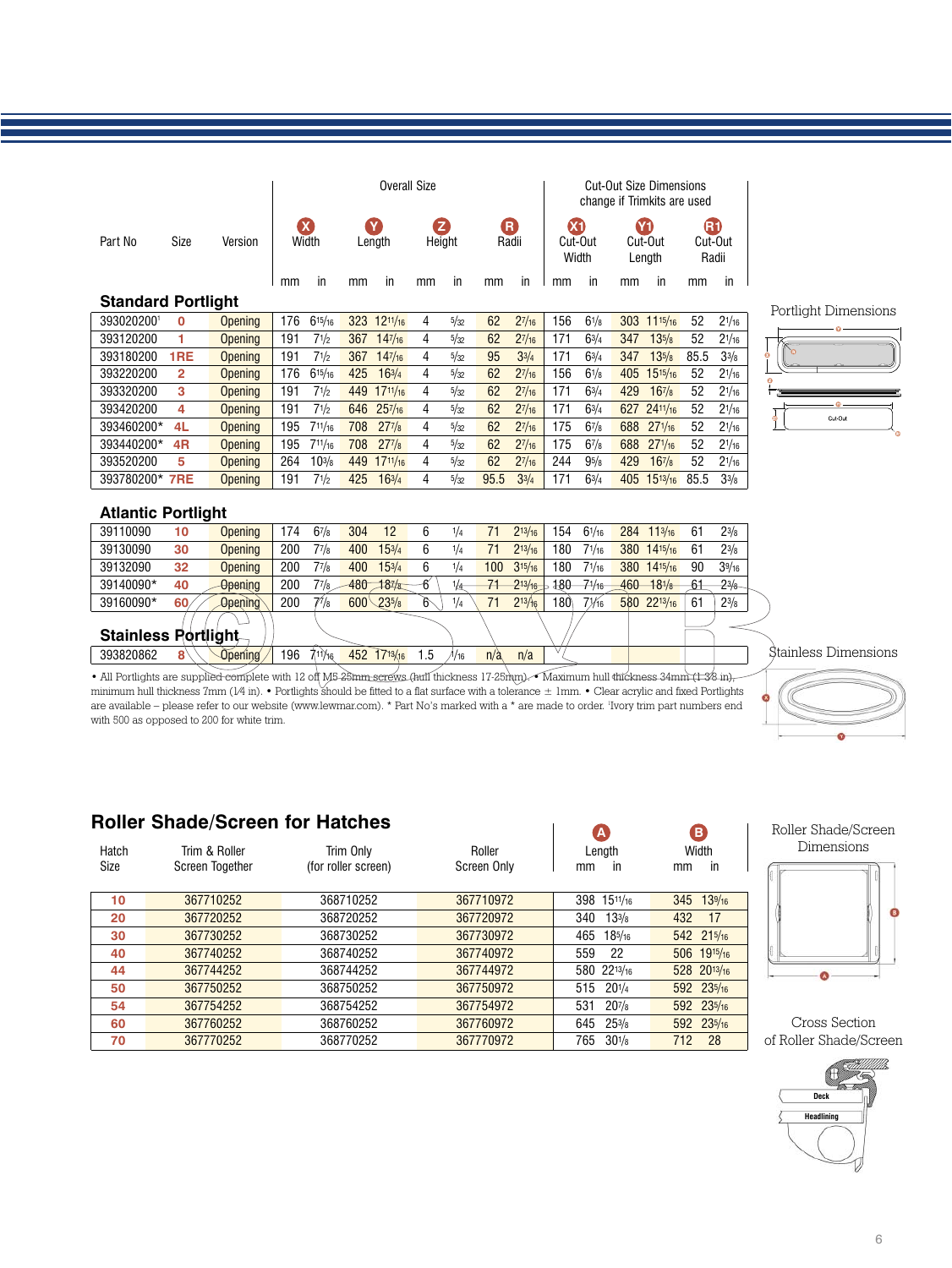The following checklist takes into account all the issues normally encountered when planning a hatch or portlight installation.

# **General**

Hatches and portlights should be fitted to a flat surface with maximum tolerance of +/- 1mm. For decks of composite construction (e.g. GRP) it is recommended that the exposed laminate be sealed with the appropriate material prior to fitting the hatch. Openings in metal decks should have all burs and sharp edges removed. It is recommended that the lower frame of the hatch is suitably insulated from the deck if there is a possibility of electrolytic corrosion with the aluminium frame of the hatch. Hatches and portlights should not be considered as stiffening members and it is recommended that the deck be adequately stiffened to prevent distortion during heavy weather. Cutting holes in the deck and hull can compromise the structural integrity of the boat. If in doubt, consult a competent yacht designer or surveyor.

# **Portlights**

#### **Figure 1**

Portlights have a maximum and minimum deck thickness to which they may be fitted. Portlights fitted to hulls approaching the maximum deck thickness may have restricted opening. Portlights require different fastenings to suit different deck thicknesses. If the fastenings supplied with the portlight do not suit your hull thickness it will be necessary to order the required fastenings separately.

# **Hatches**

#### **Figure 2**

Hatches should not be opened and closed more than necessary until the lower frame has been securely mounted to the deck. Hatches may be fitted to decks of any thickness. However, on thinner decks the flange in the lower frame may intrude into the cabin. If a Trimkit is being fitted the size of the hole cut out in the boat must be increased by 3mm. Hatch lids have to be opened past 90º in order to fasten the hatch to the deck. If an obstruction stops the hatch opening this far it will not be possible to fit it. When a hatch is fully open the lid should come to rest so that it is supported near the edge with the handles. If this is not the case, and the lid is supported near the hinges, the leverage on the lid may cause the hatch to be damaged. Figure 2

Figure 1







# **Tools/Consumables Checklist**

- ❏ Bedding compound and application gun (silicone)
- ❏ Fastenings (supplied with portlights)
- ❏ Power drill and set of drill bits
- ❏ Jig saw
- ❏ Screwdrivers, Allen keys, spanners depending on product
- ❏ Compass (for making hatch radii)
- ❏ Felt tip pen
- ❏ Ruler

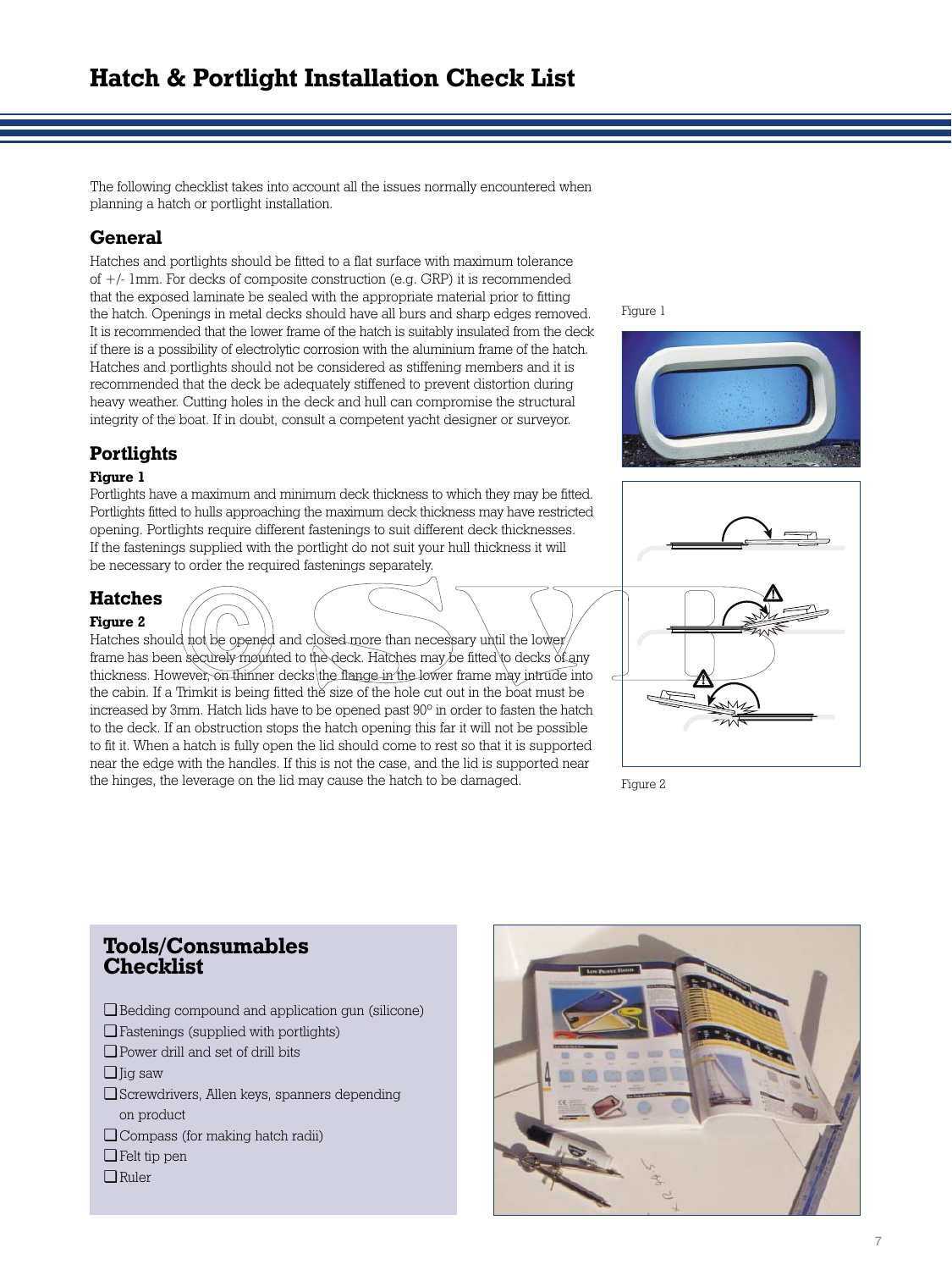# **Hatch Fitting Instructions**

## **Removal of Existing Hatch**

To eleviate delamination and associated damage to the deck, great care should be taken when removing the lower frame.

#### **Figure 1**

Make a bridge of wood over the corner of the hatch frame. Take care to protect the deck by placing cardboard or carpet under the feet of the bridge. Place a second piece of wood under the boat's inside hatch frame, across the same corner as the bridge. It may be necessary to make a mitre joint in the second piece of wood to ensure contact is only made with the hatch's lower frame.

#### **Figure 2**

Use a G clamp to pull the second piece of wood upwards towards the bridge. This will start to lift the lower frame off the deck.

#### **Figure 3**

As soon as the frame has lifted by a few millimetres use a sharp, thin bladed knife to cut the bedding compound between the frame and deck. Prior to fitting the new hatch ensure all the old sealant has been removed and the old fastening holes have been filled.

# **Retro Hatch Fitting – Mark the Cut Out**

Before marking up the hatch cut out area ensure it is being fitted to a flat surface  $(+/Imm)$ .

#### **Figure 4**

Mark the cut out dimensions of the hatch onto the deck. Remember, if a trim is being fitted it will be necessary to increase the cut out by the amount stated. To mark up the hatch's corners follow the "How to radius a corner" instructions on Page 5.

#### **Figure 5**

Offer the hatch up to the marked out dimensions to check accuracy.

# **Cut & Drill**

Take care to avoid any power cables, gas pipes or other services. Please ensure that you use the appropriate safety equipment such as electrical power breakers and safety glasses.

#### **Figure 6**

Drill a hole for the jigsaw blade on the waste side of the cut line.

#### **Figure 7**

Use a jigsaw to cut the aperture through the boat. It may be necessary to cut or remove the headlining.

#### **Figure 8**

Alternatively, a hole cutter that matches the corner radii may be used to cut the corners.

*Fitting Instructions continue on the next page.*

Figure 1



Figure 2



Figure 3





Figure 5

gyre 4



Figure 6



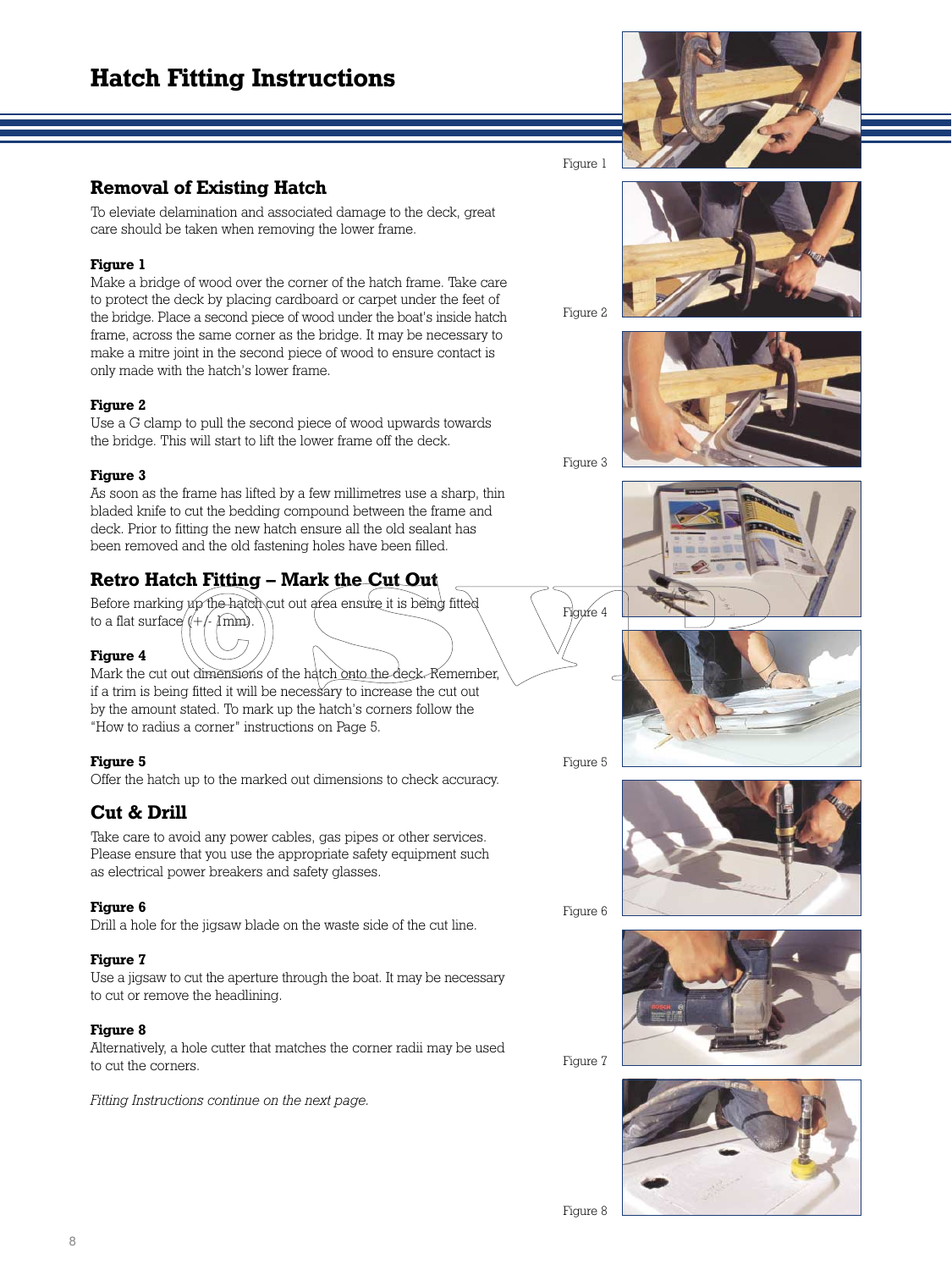#### **Figure 9**

Test fit the hatch before applying sealant.

#### **Figure 10**

While the hatch is in place mark the lower frame fixing holes.

#### **Figure 11**

With the hatch removed from the deck drill all fastening holes. The hinges should be through bolted while self-tapping screws can be used for fitting the remainder of the frame.

# **Bed Down & Seal**

When you are entirely happy with the installation of the hatch. Apply a generous bead of bedding compound all the way around the frame where it is in contact with the deck.

#### **Figure 12**

Apply sealant to both sides of the fastening holes on the hatch frame. If replacing an existing hatch, fill any old fixing holes with sealant.

#### **Figure 13**

Refit the hatch to the deck. Around the hatch frame a small amount of bedding compound should be forced out of the gap between the frame and deck. Fasten the lower frame to the deck.

#### **Figure 14**

The hatch should be through bolted in the hinge areas, while self-tapping screws can be used for fitting the remainder of the lower frame to the deck sheet.

#### **Figure 15**

Clean up excess bedding compound.

#### **Figure 16**

Finished hatch installation.

Figure 9 Figure 10 Figure 11





Figure 13

Figure 12



Figure 14



Figure 15



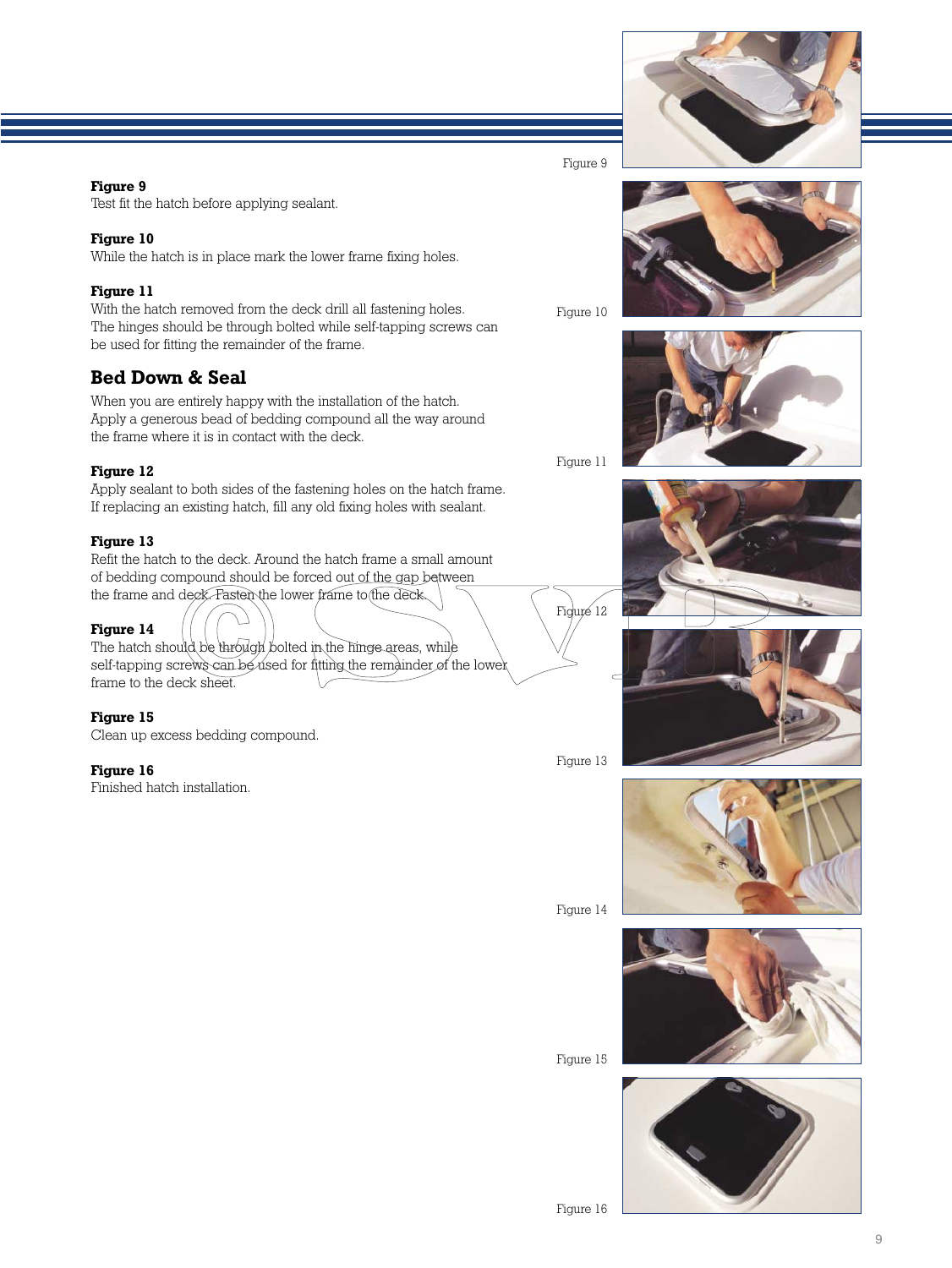# **Portlight Fitting Instructions**

# **Mark the Cut Out**

#### **Figure 1**

Cut out the template provided and check it is accurate by placing it over the back of the portlight. Portlights should be fitted to a flat surface (+/- 1mm.) Tape the template to the boat and mark the cut line.

## **Cut & Drill**

Take care to avoid any power cables, gas pipes or other services. Please ensure that you use the appropriate safety equipment such as electrical power breakers and safety glasses.

#### **Figure 2**

Drill a hole for the jigsaw blade on the waste side of the cut line.

#### **Figure 3**

Use the jigsaw to cut the aperture through the boat.

#### **Figure 4**

It may be necessary to cut or remove the headlining.

# **Test Fit**

#### **Figure 5**

Portlights are fitted by clamping the outer frame against the deck using the inner frame inside the boat.

**Figure 6**

Test fit the portlight and clamp ring before applying sealant

*Fitting Instructions continue on the next page.*

Figure 2

Figure 1



Figure 4

Figure 3



Figure 5

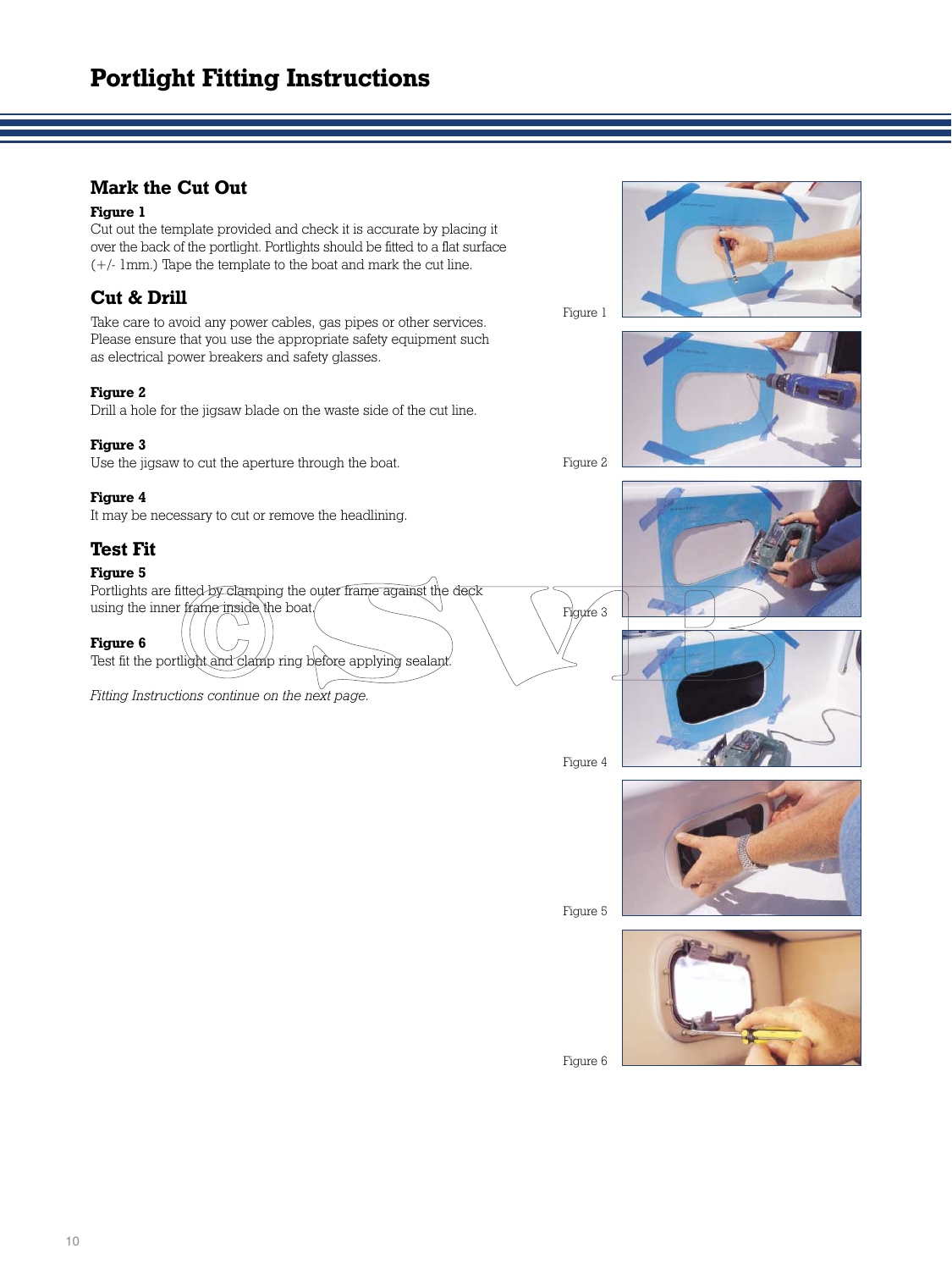# **Bed Down & Seal**

If you are replacing an old portlight, fill any old fixing holes with sealant.

#### **Figure 7**

When you are entirely happy with the installation of the portlight, remove and set it aside. Apply a generous bead of bedding compound all the way around the frame where it is in contact with the deck.

#### **Figure 8**

Refit the portlight to the boat. A small amount of bedding compound should be forced out of the gap between the frame and the deck the whole way round the frame.

#### **Figure 9**

Clamp the outer frame to the inner frame with the fixings enclosed. Ensure the fixing threads are greased.

#### **Figure 10**

Clean up the excess bedding compound.

#### **Figure 11**

Finished portlight installation.













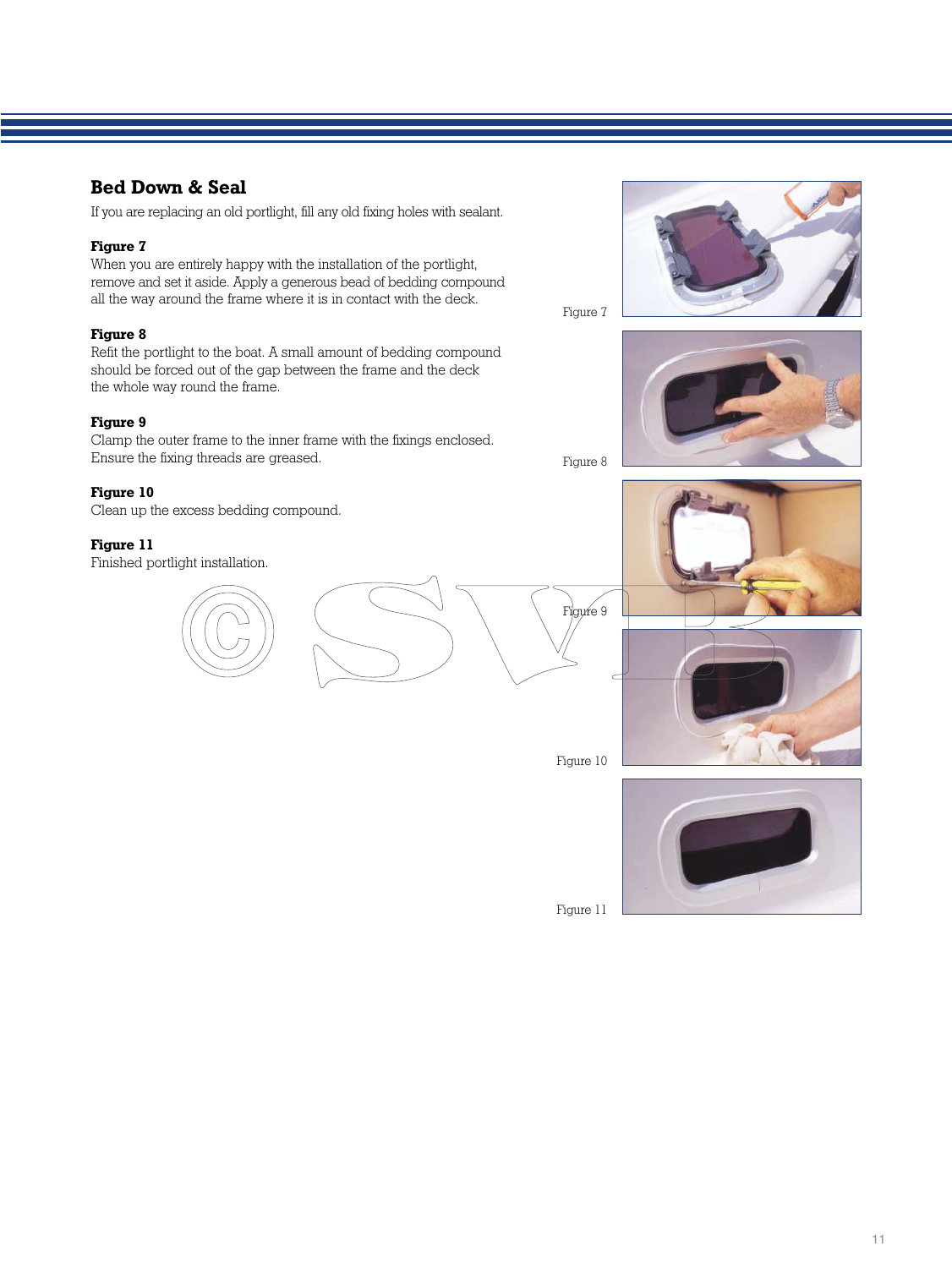#### **Key Features:**

- Fits to hatch or deck\*.
- Styled to match the Low & Medium Profile hatches.
- $\bullet$  Captive bung it can't be lost.
- Fits deck thickness to 100mm\*.
- CE Approved and leak tested.
- No sealant required.
- \* Trim not included for deck fitting.

#### **Figure 1 & 2**

When cutting or drilling acrylic it is necessary to come in from both sides. Drilling or cutting all the way through will result in the acrylic breaking out when the cutter comes through.

# **Drilling and Cutting**

#### **Figure 3**

Tape the vent template to the hatch ensuring it is clear of all handles, stays etc.

#### **Figure 4**

Drill a pilot hole for the hole saw.

#### **Figure 5 & 6**

Cut the hole in from both sides using an 80mm (3'') hole saw. Take care to support the hatch lid and to protect the deck when drilling the underside of the hatch lid.

**Figure 7**

Drill pilot holes for fastenings.

#### **Figure 8**

Drill 6mm (1/4'') fastening holes from both sides. Take care to support the hatch lid and to protect the deck when drilling the underside of the hatch lid.

## **Assembly & Fastening**

#### **Figure 9**

Assemble ventilator with internal parts, o-rings and seal all in place.

#### **Figure 10**

Fit to the hatch.

#### **Figure 11**

Fasten from the inside.

#### **Figure 12**

Finished vent installation.

#### **Figure 13**

The vent may also be fitted to decks. Blanked out top down fastening holes are included and may be broken through if required. When top down fastening, use sealant to seal the screw holes. It will be necessary to use fixings other than those supplied. A trim is available on part number 361042992.







B

Figure 4

Figure 2



Figure 5

Figure 7

Figure 1





Figure 6









Figure 9





Figure 12

Figure 10

Figure 13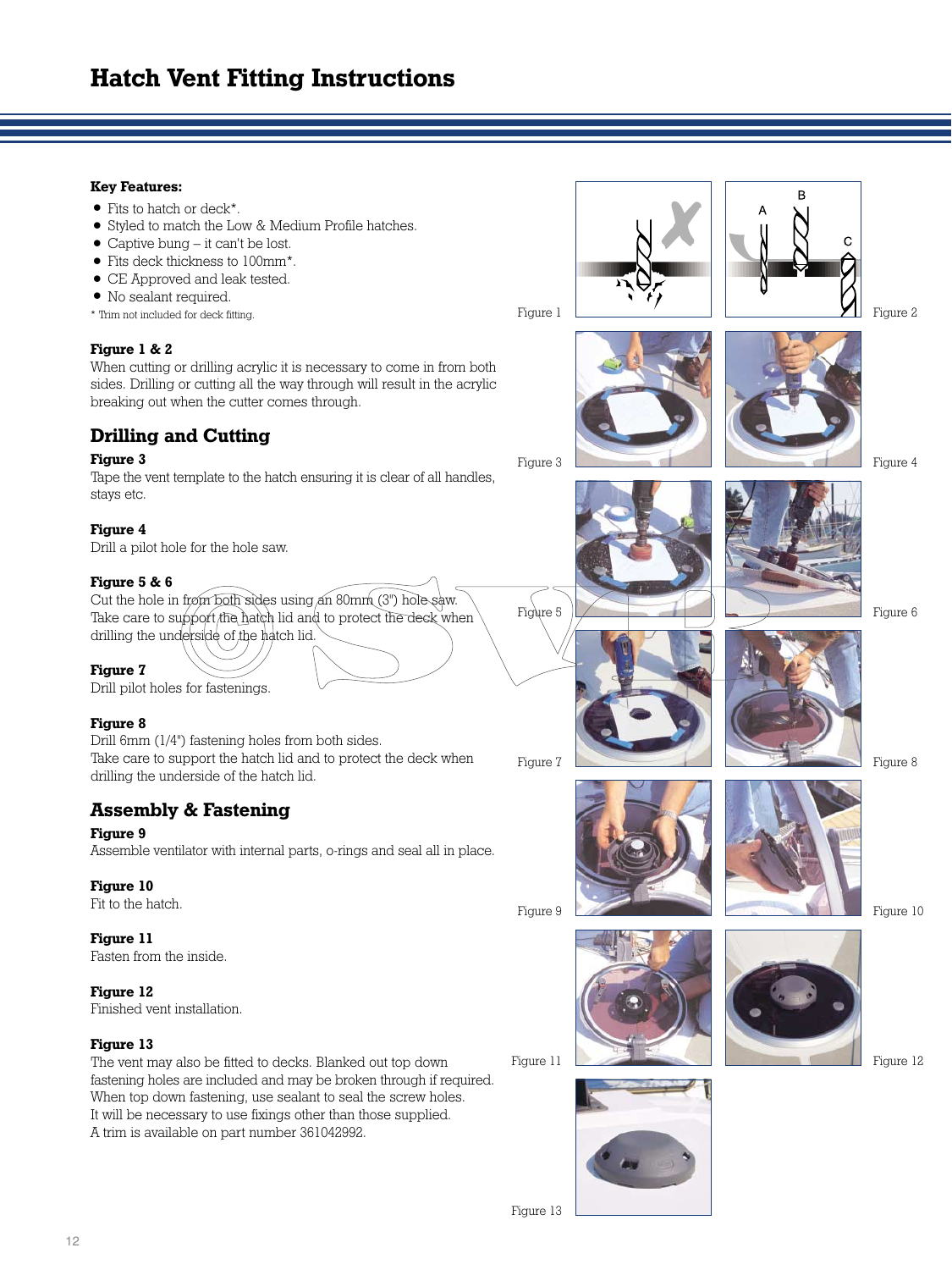## **CE Areas**



or slamming waves, for example cockpit sides and rear faces of Superstructures"

These drawings are notes for guidance only, when specifying a boat please consult the full regulations.

#### **CE Approval**

The CE Regulations apply to craft up to 24m in length, which are sold in the European Union. Although the regulations may not apply to your boat, they are a useful guide for small craft throughout the world.

Lewmar warranties are invalid if the product is installed in an area where it was not intended, and if the installation fails to meet the requirements of the CE regulations.

The Regulations divide up the boats hull and deck into four specific "Areas". A product, which is suitable for fitting to an area for which it is approved, is suitable for all the areas below its category. For example, a portlight, which is approved for Area 2 may also be fitted to Areas 3 and 4, but not Area 1.

All the hatches and portlights in this publication are CE Approved for the areas for which they are shown on the product pages. NB: For craft with a freeboard greater than 1/12 of their overall length, a different upper limit applies to Area 1. Please refer to the recreational craft directive 94/25/EC.

| <b>Hatches</b>       |              |      |
|----------------------|--------------|------|
| Description          | <b>Sizes</b> | Area |
| Low Profile Hatch    | All          |      |
| Medium Profile Hatch | All          |      |
| Ocean Hatch          | All          |      |

For more details on the CE Regulations, please refer to the recreational craft directive 94/25/EC.

#### **Portlights**

| Sizes              | Area |
|--------------------|------|
| 0, 1, 1RE & 2      |      |
| 3, 4, 4L, 4R & 7RE |      |
| All                | ּ    |
| All                |      |
| 10, 30, 32         |      |
| 40.60              |      |
| 8                  | ּ    |
|                    |      |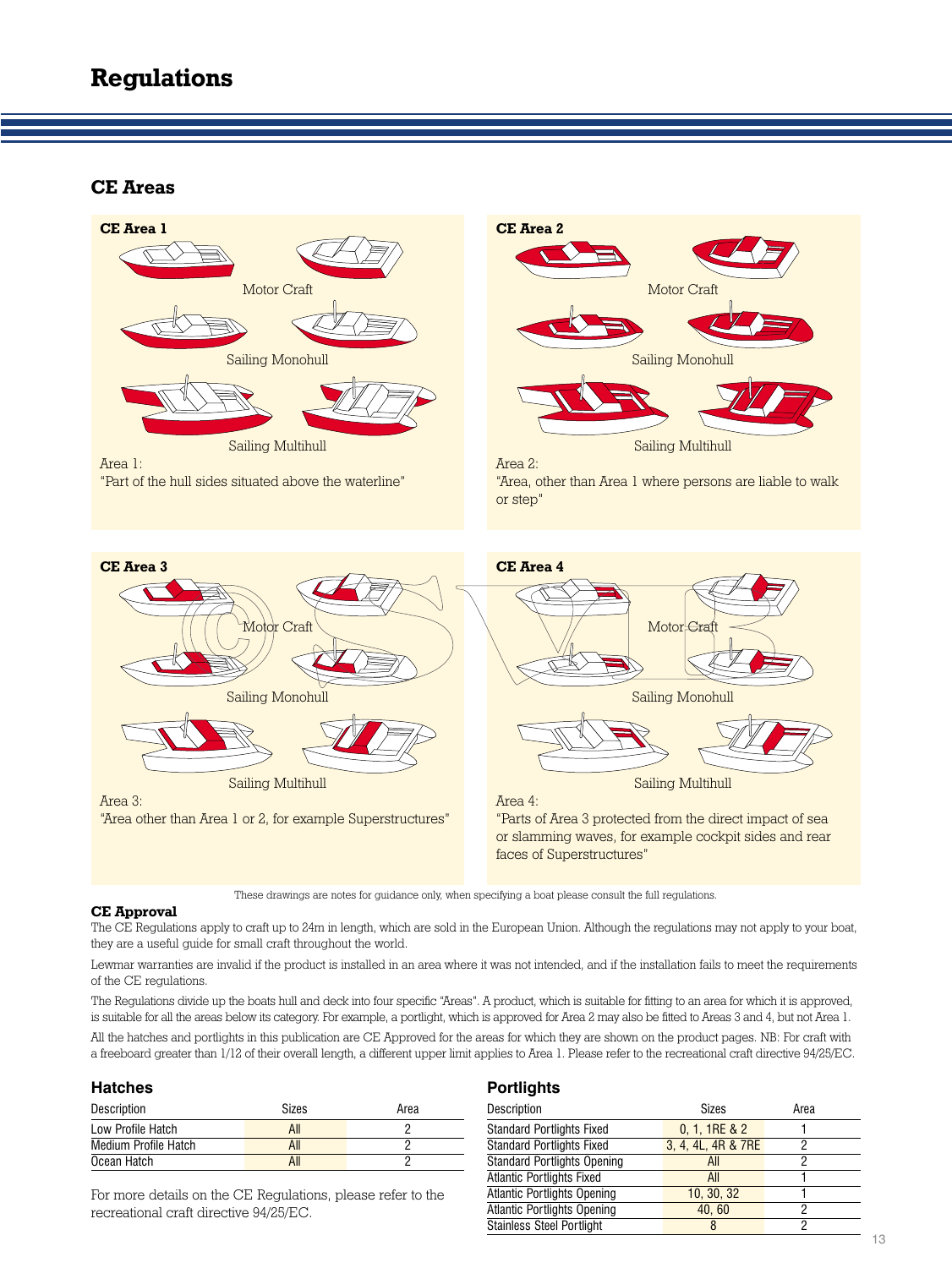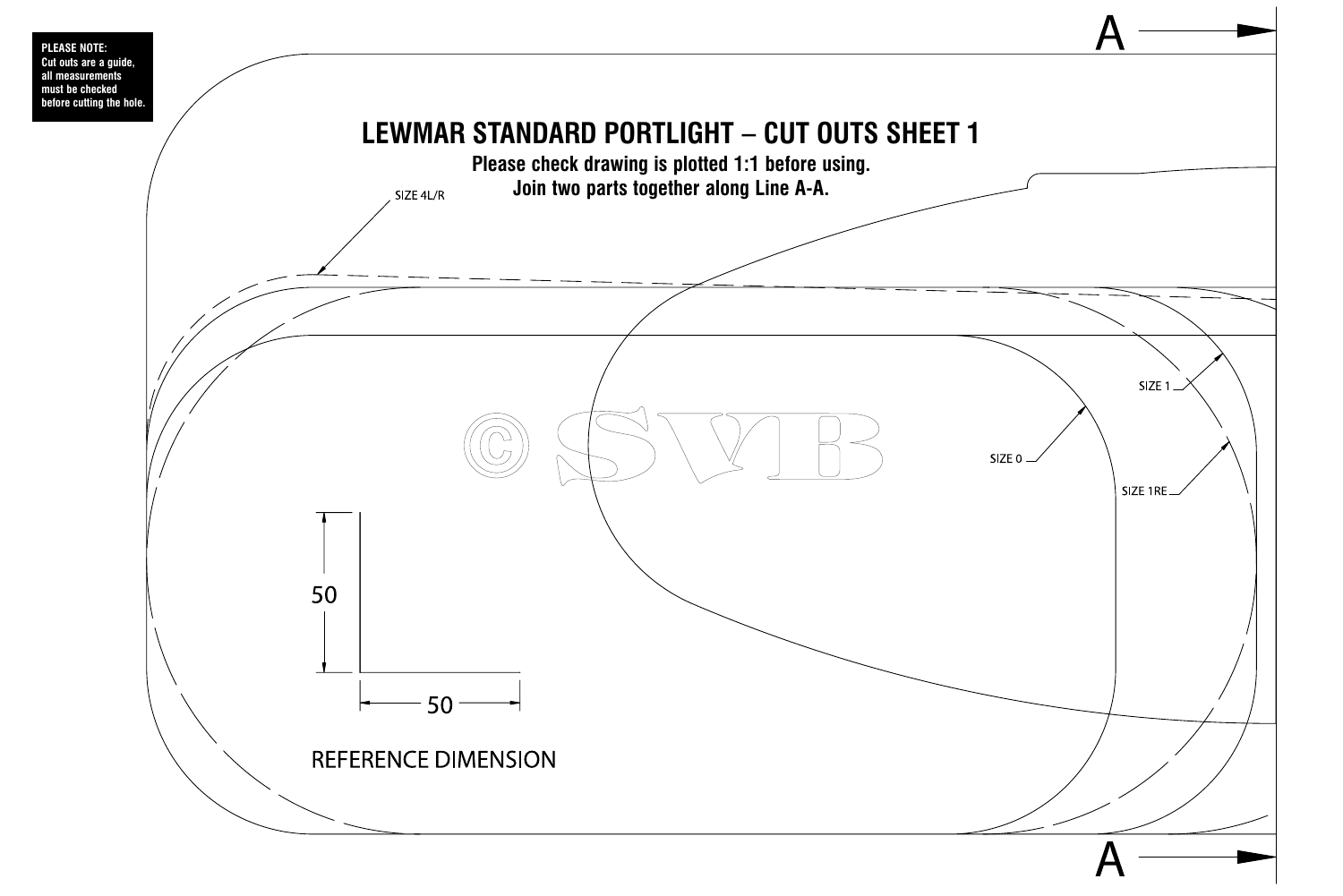

**PLEASE NOTE: Cut outs are a guide all measurements must be checked before cutting the hole.**

# **REFERENCE DIMENSION**